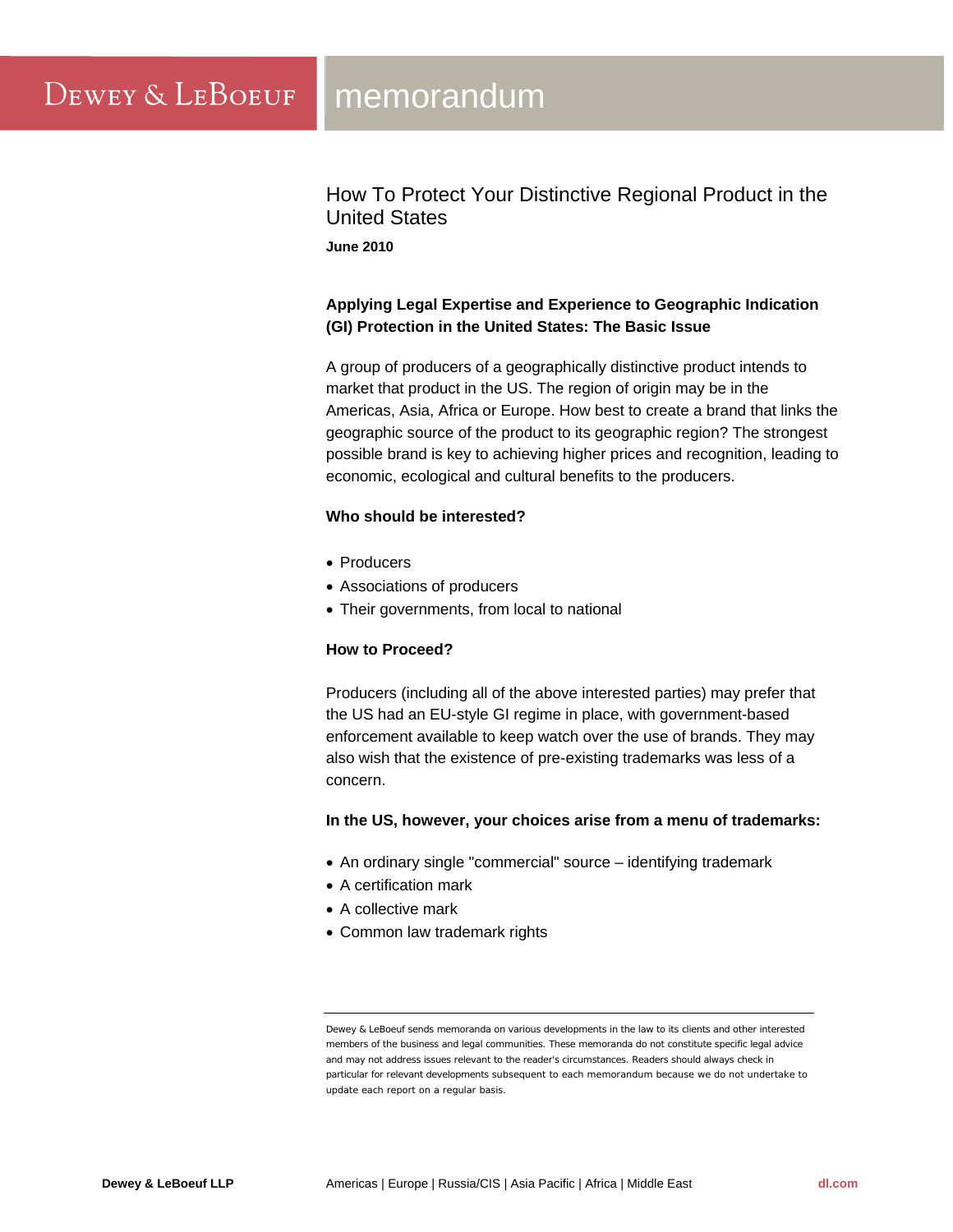This memorandum is intended only as a general discussion of these issues. It is not considered to be legal advice. We would be pleased to provide additional details or advice about specific situations. For additional information on this important topic, please feel free to call upon your Dewey & LeBoeuf relationship partner.

No part of this publication may be reproduced, in whole or in part, in any form, without our prior written consent.

© 2010 Dewey & LeBoeuf LLP All rights reserved.

For further information on Dewey & LeBoeuf, please visit www.dl.com

For the most part, enforcement is a matter of self-help, and the quality standards are self-defined. No trademarks are available if the name in question is generic for, or highly descriptive of, the product in question.

\* \* \* \* \*

#### **With that in mind, the focus will be on the two leading alternatives:**

*Commercial Trademarks.* A trademark consists of a word, name or symbol and indicates a single source, usually a commercial source, of goods. The single source may license its rights to third parties. Because trademarks cannot for the most part be geographically descriptive of the place of the origin of the goods, they are frequently inappropriate for regionally distinctive products.

One way to side-step the restriction on geographic descriptiveness is to use a logo (such as a map) to indicate the locale, or to include the place name in the trademark – knowing that the place name will not receive protection as a trademark – and add a distinctive and recognizable design or logo which can be protected.

*Certification Marks.* A certification mark is a type of trademark, one of the specific purposes of which is to protect regionally distinctive products. Unlike commercial trademarks, certification marks may be geographically descriptive. Most often, GIs take the form of certification marks in the US.

Note, however, that certification marks come with a significant restriction: they may be used only to certify goods produced and sold by persons other than the certification mark owner. The owner, most often a governmental entity or a producers' cooperative or association, certifies the origin and/or the quality of the goods in question. Consequently, it is often advisable to form a special purpose entity as the certifier, minimizing the opportunity for claim that the owner is selling the relevant goods and avoiding problems under GI regimes such as that in the European Union, where the owner of the GI is a seller of the goods.

#### **How to obtain and retain a certification mark or trademark?**

We at Dewey & LeBoeuf frequently advise clients on how to acquire trademarks and certification marks and how to establish certification mark and trademark programs, as well as how to form and put to good use associations which own and control certification marks.

*Register the mark with the Patent and Trademark Office*. This step involves confirming that there are no pre-existing conflicting marks,